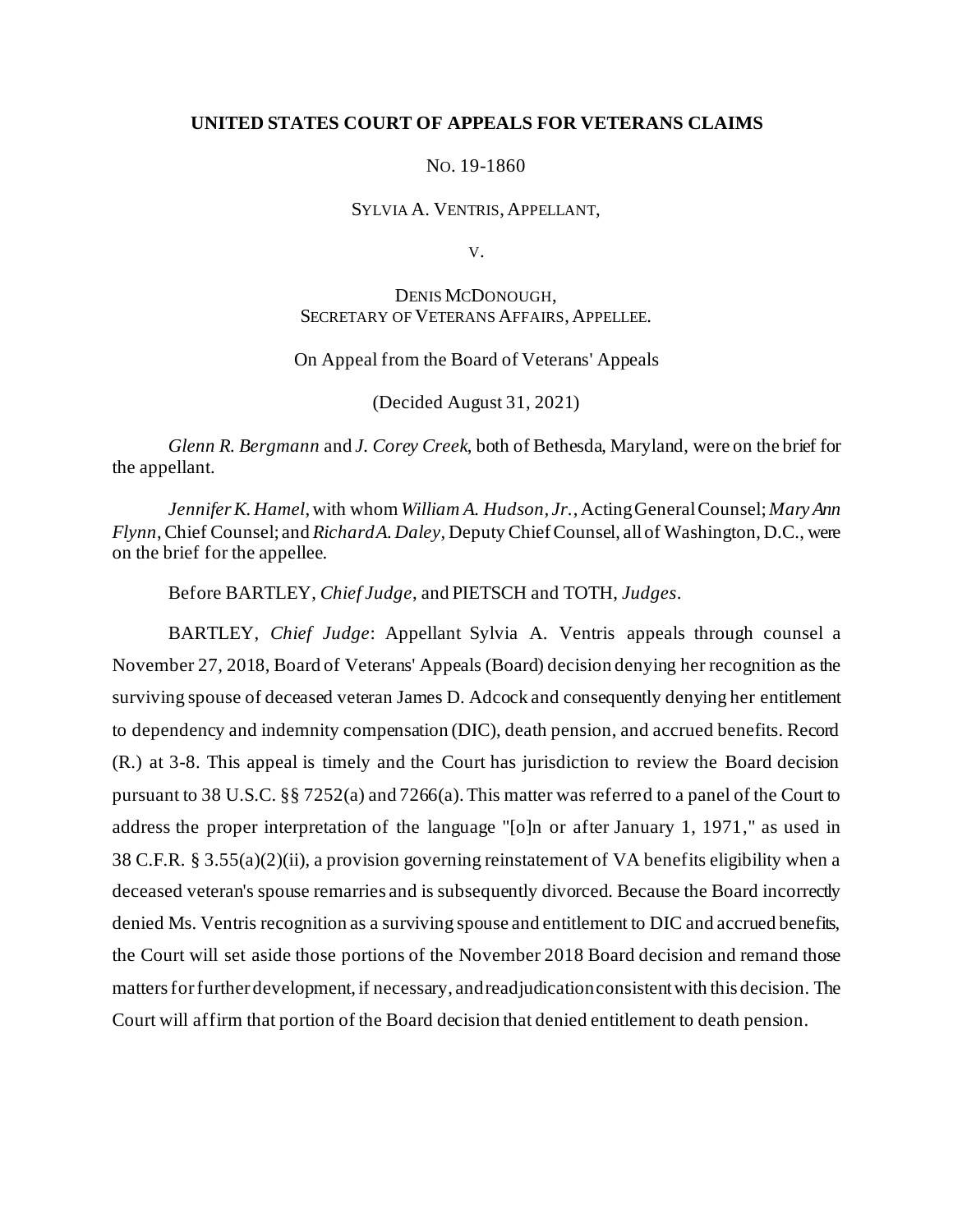#### **I. FACTS**

Veteran James D. Adcock served on active duty in the U.S. Air Force from June 1951 to June 1955. R. at 79-80. On May 23, 1956, he married appellant. R. at 114, 116. The veteran died on January 9, 1957, and the death certificate lists his marital status as "married." R. at 41.

In April 1958, Ms. Ventris remarried;<sup>1</sup> that marriage was dissolved by decree of divorce in July 1962. R. at 99, 117. In May 1970, Ms. Ventris remarried again; in October 1973, that marriage was dissolved by decree of divorce. R. at 119, 111-12.

In September 2010, Ms. Ventris filed an application for VA death benefits as the surviving spouse of the veteran, R. at 101-10, which a VA regional office (RO) denied that same month, R. at 93-94. As to the denial of the claim for accrued benefits, the RO noted that the veteran was not in receipt of any VA benefits at the time of his death. R. at 93. As to death benefits, the RO determined that Ms. Ventris could not be recognized as the veteran's surviving spouse, citing her remarriages following the veteran's death. *Id*. Ms. Ventris disagreed with this decision, R. at 90, and the RO continued its denial in a June 2012 Statement of the Case, R. at 55 -77. Ms. Ventris timely perfected an appeal to the Board. R. at 53-54.

In the November 2018 decision on appeal, the Board denied entitlement to DIC, death pension, and accrued benefits, including recognition as the veteran's surviving spouse for VA purposes. The Board found that Ms. Ventris and Mr. Adcock were validly married to each other at the time of his death. R. at 7. However, the Board concluded that Ms. Ventris's April 1958 remarriage terminated her eligibility as the veteran's surviving spouse for DIC, accrued benefits, and death pension purposes, stating that "[b]efore January 1, 1971, the only exception permitting restoration of her eligibility as the surviving spouse . . . was if the remarriage was void, or annulled." R. at 7 (citing 38 C.F.R. § 3.55(a)(2)(ii) (2018)).The Board noted that Ms. Ventris did not argue that her May 1958 remarriage was void. *Id*. The Board acknowledged Ms. Ventris's ensuing divorce, as well as her second remarriage and divorce, but concluded that her July 1962 divorce was irrelevant because her eligibility for benefits as the veteran's surviving spouse following her first remarriage was never restored. R. at 7-8. This appeal followed.

<sup>&</sup>lt;sup>1</sup> In the decision on appeal, the Board refers to Ms. Ventris's "May 1958 remarriage," R. at 7; as the July 1962 decree of divorce makes clear, this remarriage took place on April 10, 1958. *See*R. at 117.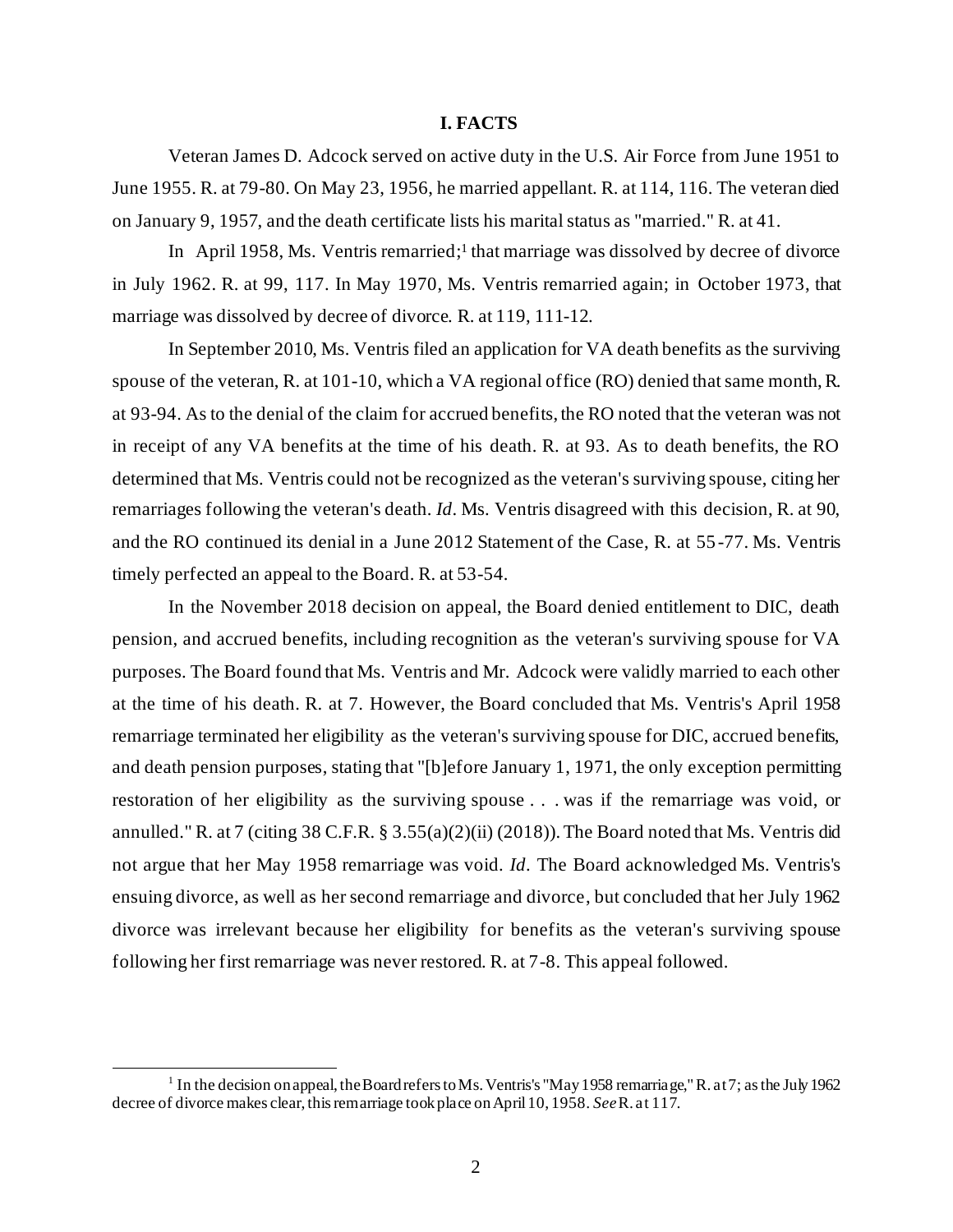#### **II. ANALYSIS**

A. Recognition as Surviving Spouse

#### *1. Remarriage of Surviving Spouse and Benefits Eligibility*

As a general rule, a surviving spouse is a person (1) validly married to the veteran at the time of the veteran's death, (2) "who lived with the veteran continuously from the date of marriage to the date of the veteran's death (except where there was a separation which was due to the misconduct of, or procured by, the veteran without the fault of the spouse)," and (3) "who has not remarried or . . . lived with another person and held himself or herself out openly to the public to be the spouse of such other person." 38 U.S.C. § 101(3); *see* 38 C.F.R. § 3.50(b) (2021).

A surviving spouse's eligibility for benefits has evolved over time. Prior to 1970, remarriage of a surviving spouse was an absolute bar to benefits. *See* 38 U.S.C. § 101(3) (1970) (Defining "widow" for VA benefits purposes as a woman who, among other things, "has not remarried"). Congress subsequently made adjustments to the statutory scheme, effectuating different periods of benefits eligibility for surviving spouses. Under the present regime, remarriage of a surviving spouse generally bars the furnishing of VA benefits to such surviving spouse, but termination of that remarriage may reinstate eligibility for some benefits. <sup>2</sup> *See* 38 U.S.C. § 103(d)(2)(A) (providing that remarriage of the surviving spouse of a veteran "shall not bar the furnishing" of certain benefits to the surviving spouse if the remarriage has been terminated by death or divorce).

The current version of the regulation and the one at issue in Ms. Ventris's case, that the Board interpreted in the decision on appeal, states:

On or after January 1, 1971, remarriage of a surviving spouse terminated prior to November 1, 1990, or terminated by legal proceedings commenced prior to November 1, 1990, by an individual who, but for the remarriage, would be considered the surviving spouse, shall not bar the furnishing of benefits to such surviving spouse provided that the marriage . . . [h]as been dissolved by a court with basic authority to render divorce decrees[.]

38 C.F.R. § 3.55(a)(2) (2021).

## *2. The Board Decision and the Parties' Arguments*

In its decision, the Board concluded that Ms. Ventris's April 1958 remarriage ended her eligibility for benefits as the veteran's surviving spouse because, although that remarriage was

<sup>&</sup>lt;sup>2</sup> As relevant to Ms. Ventris's case, these benefits include DIC, as well as medical care for survivors and dependents of certain veterans, educational assistance, and housing loans. 38 U.S.C. § 103(d)(5).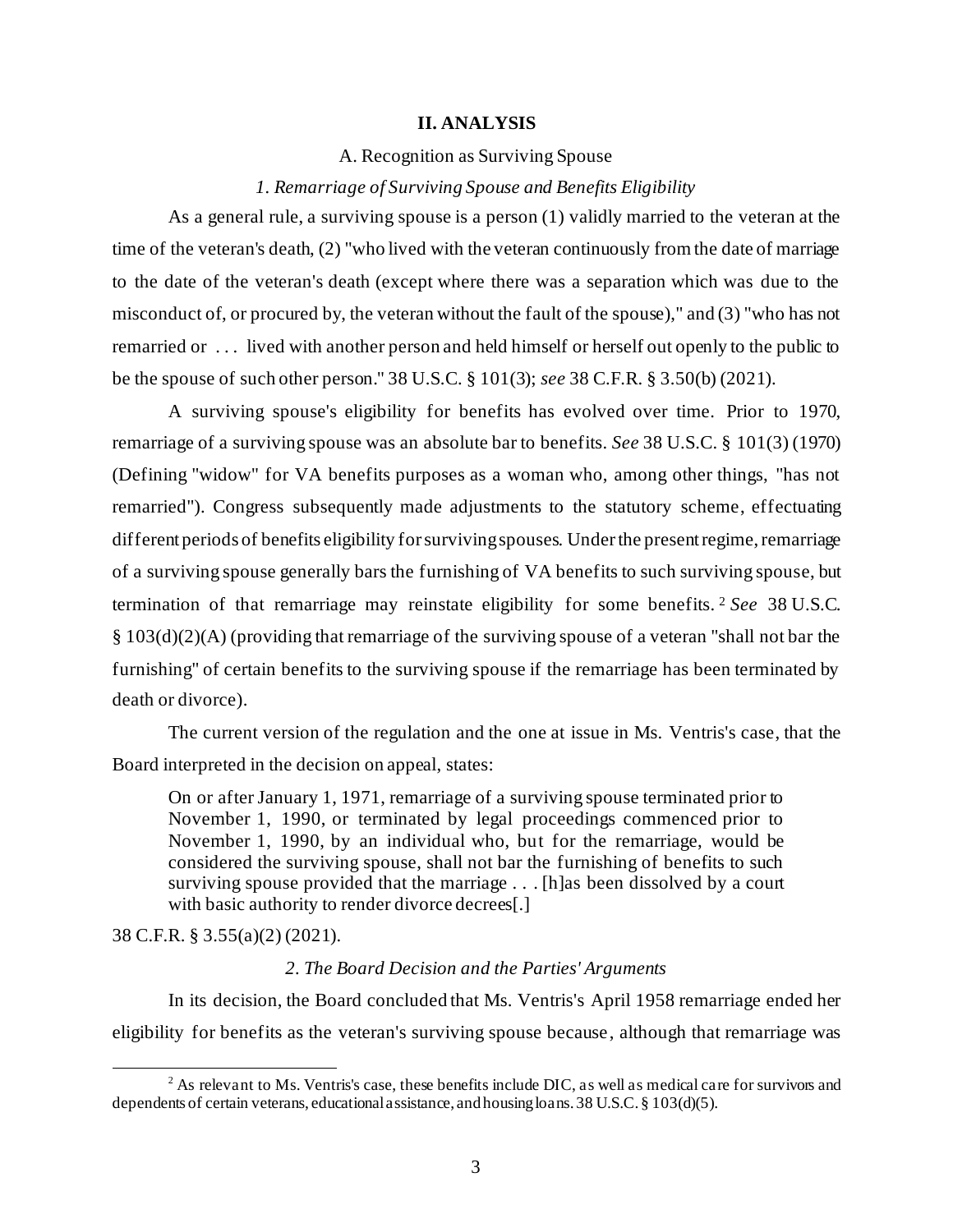terminated by divorce, "this [remarriage and divorce] occurred prior to January 1, 1971." R. at 7. The Board continued: "Before January 1, 1971, the only exception permitting restoration of [Ms. Ventris's] eligibility as the surviving spouse following remarriage . . . was if the remarriage was void or annulled." *Id*. Essentially the Board determined that January 1, 1971, relates to the date of the surviving spouse's remarriage. The Secretary argues likewise. Secretary's Brief (Br.) at 3-5. Under this reading, remarriage prior to January 1, 1971, would preclude benefits eligibility for a veteran's surviving spouse; remarriage on or after that date that terminated in divorce would qualify the surviving spouse for benefits, assuming all other criteria for benefits were met.

Ms. Ventris argues that January 1, 1971, marks the date from which VA has authority to grant benefits to surviving spouses whose remarriages terminated by the means referenced in  $(a)(2)(i)$  and  $(a)(2)(ii)$ . Appellant's Br. at 6-9. Under this reading, the relevant date for benefits eligibility is the date of the surviving spouse's claim for benefits.

#### *3. History and Application of the Regulation*

We begin with the regulation's language, "the plain meaning of which is derived from its text and structure." *Petitti v. McDonald*, 27 Vet.App. 415, 422 (2015). If the plain meaning is evident from that investigation, then that meaning controls and "that is 'the end of the matter.'" *Tropf v. Nicholson*, 20 Vet.App. 317, 320 (2006) (quoting *Brown v. Gardner*, 513 U.S. 115, 120 (1994)). If not, the Court may look to other sources, including the history and purpose of the regulation, to discern its meaning. *See Kisor v. Wilkie*, 139 S. Ct. 2400, 2415 (2019); *Bailey v. Wilkie*, 33 Vet.App. 188, 194-95 (2021). The interpretation of a regulation is a question of law that the Court reviews de novo. *Moodyv. Wilkie*, 30 Vet.App. 329, 336 (2018) (per curiam).The current statute addressing remarriage of surviving spouses and benefits eligibility contains no temporal reference related to the date of remarriage: "The remarriage of the surviving spouse of a veteran *shall not bar the furnishing of benefits* specified in paragraph (5) [(including DIC benefits)] to such person as the surviving spouse of the veteran if the remarriage has been terminated by death or divorce." 38 U.S.C. § 103(d)(2)(A) (emphasis added). In contrast, VA's implementing regulation contains several temporal references. Relevant here, the regulation states that "on or after January 1, 1971, remarriage of a surviving spouse that is terminated prior to November 1, 1990," shall not bar the furnishing of benefits to such surviving spouse provided that the marriage has been dissolved by divorce. 38 C.F.R. § 3.55(a)(2).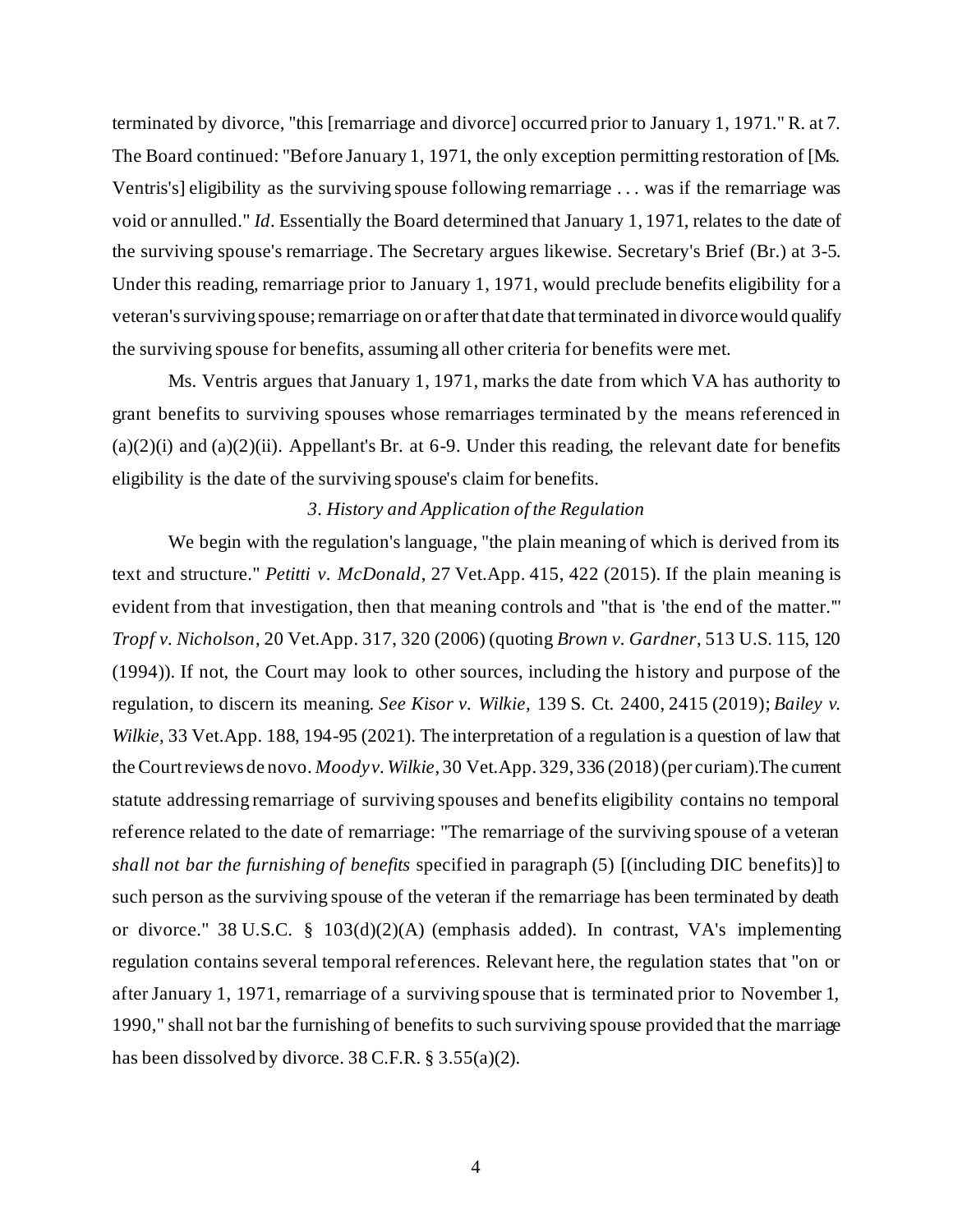Examining the regulation, as we will explain, it is clear that the dates mentioned, January 1, 1971, and November 1, 1990, correspond to the effective dates of statutory changes regarding benefits eligibility upon termination of marriage. As Congress modified the law governing benefits eligibility for surviving spouses, VA made requisite adjustments to its regulatory scheme .

For claims filed prior to January 1, 1971, remarriage of a surviving spouse of a deceased veteran was an absolute bar to benefits, unless the remarriage was void or annulled. 38 U.S.C. §103(d) (1964). The statute was amended to stipulate that remarriage of a veteran's surviving spouse would not bar entitlement to VA benefits if the remarriage ended in divorce, and Congress explicitly specified that this new provision would take effect January 1, 1971. Act of August 12, 1970, Pub. L. No. 91-376, §§ 4, 9, 84 Stat. 787 (1970) (codified as amended at 38 U.S.C. § 103(d)(2) (1971)). Congress also contemplated the case of a surviving spouse whose benefits eligibility had been cut off by a remarriage and the effect of the termination of the remarriage: "The effective date of an award of benefits . . . shall not be earlier than the date of receipt of application therefor, filed after termination of the particular relationship or conduct and after December 31, 1970." Pub. L. No. 91-376, § 5 (a-b). In the corresponding regulation, VA mirrored the language of the statute: "On or after January 1, 1971, remarriage of a widow shall not bar the furnishing of benefits to such widow if the marriage . . . has been dissolved by a court with basic authority to render divorce decrees." 38 C.F.R. § 3.55(A)(2) (Aug. 12, 1970). The temporal reference incorporated into this regulation unambiguously relates to the effective date of the statutory change, not to the date of remarriage.

In 1990, Congress eliminated the liberal statutory provision of 1971 by deleting section 103(d)(2). Omnibus Budget Reconciliation Act, Pub. L. No. 101-508, § 8004(a)(1)(B), 104 Stat. 1388-344 (1990) (codified as amended at 38 U.S.C. § 103 (1991)). As to the effective date of the 1990 change, Congress specifically noted that "[t]he amendments made by subsection (a) shall apply with respect to claims filed after October 31, 1990." Pub. L. No. 101-508, § 8004(b).

In response to the 1990 change in law, VA issued a more restrictive regulation: "With respect to claims filed prior to November 1, 1990, on and after January 1, 1971, remarriage of a surviving spouse shall not bar the furnishing of benefits to such surviving spouse if the marriage . . . has been dissolved by a court with basic authority to render divorce decrees." 38 C.F.R. 3.55(b)(2) (1990). A plain reading of this revised regulation indicates that both of the dates in the updated regulation relate to dates of claim. The first temporal reference, November 1,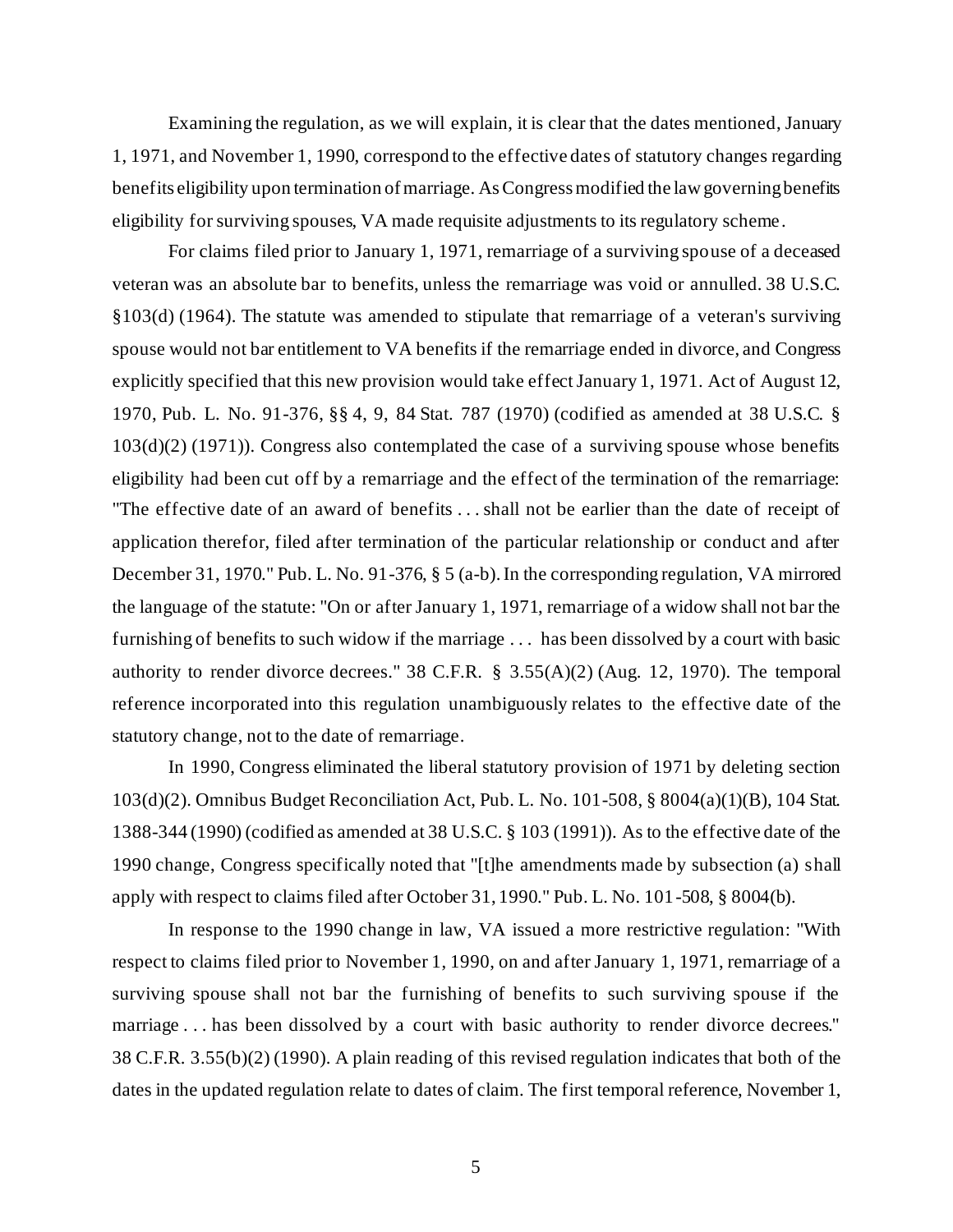1990, makes clear that the 1990 statutory change was prospective, to be applied to claims filed after the change in law. The second temporal reference, January 1, 1971, is a retained reference to the evolution of the statutory scheme. *See* 38 U.S.C. § 103(d)(2) (1971); *see also* 38 C.F.R. § 3.55(A)(2) (Aug. 12, 1970).

In 1991, in an attempt to clarify the more restrictive law, Congress explicitly indicated that the 1990 change would not apply "to any individual who on October 31, 1990, was a surviving spouse or child within the meaning of title 38." Savings Provision for Elimination of Benefits for Certain Remarried Spouses, Pub. L. No. 102-86, § 502, 105 Stat. 414, 424 (38 U.S.C. § 103) [hereinafter 1991 Savings Provision]. Essentially, Congress sought to ensure that the more restrictive eligibility rules enacted in 1990 would not harm a surviving spouse who had remarried, ended the remarriage through divorce, and had, prior to the restrictive change in law, had benefits eligibility reinstated.

In response, in 1992, VA again updated the regulatory language: "Provided that . . . the surviving spouse has not remarried after October 31, 1990, marital relationships terminated on or after January 1, 1971, but prior to November 1, 1990, shall not bar the furnishing of benefits to such surviving spouse." 38 C.F.R. 3.55(b)(3). VA explained that the reason for this regulatory change was to implement the 1991 Savings Provision shielding surviving spouses with reinstated benefits from the more restrictive 1990 law. *See Veterans Benefits Programs Improvement Act of*  1991, 57 Fed. Reg. 10,424, 10,425 (March 26, 1992) (final rule). The statutory language contained no reference to the date of a surviving spouse's termination of remarriage and VA provided no rationale for characterizing the 1991 law in this manner.

In October 1992, Congress made an additional clarification to the scope of the 1990 restrictive law change. They clarified that the 1990 restrictive law did not apply to a surviving spouse where legal proceedings to terminate a remarriage began before November 1, 1990, so long as the remarriage was actually terminated as a result of those legal proceedings. *See* Veterans' Benefits Act of 1992, Pub. L. No 102-568, § 103, 106 Stat. 4320, 4322 (Oct. 29, 1992) (38 U.S.C. § 103).

VA subsequently updated the regulation, removing the "marital relationships terminated on or after" language and settling on the language currently in use and applicable to Ms. Ventris: "On or after January 1, 1971, remarriage of a surviving spouse of a veteran terminated prior to November 1, 1990, or terminated by legal proceedings commenced prior to November 1, 1990,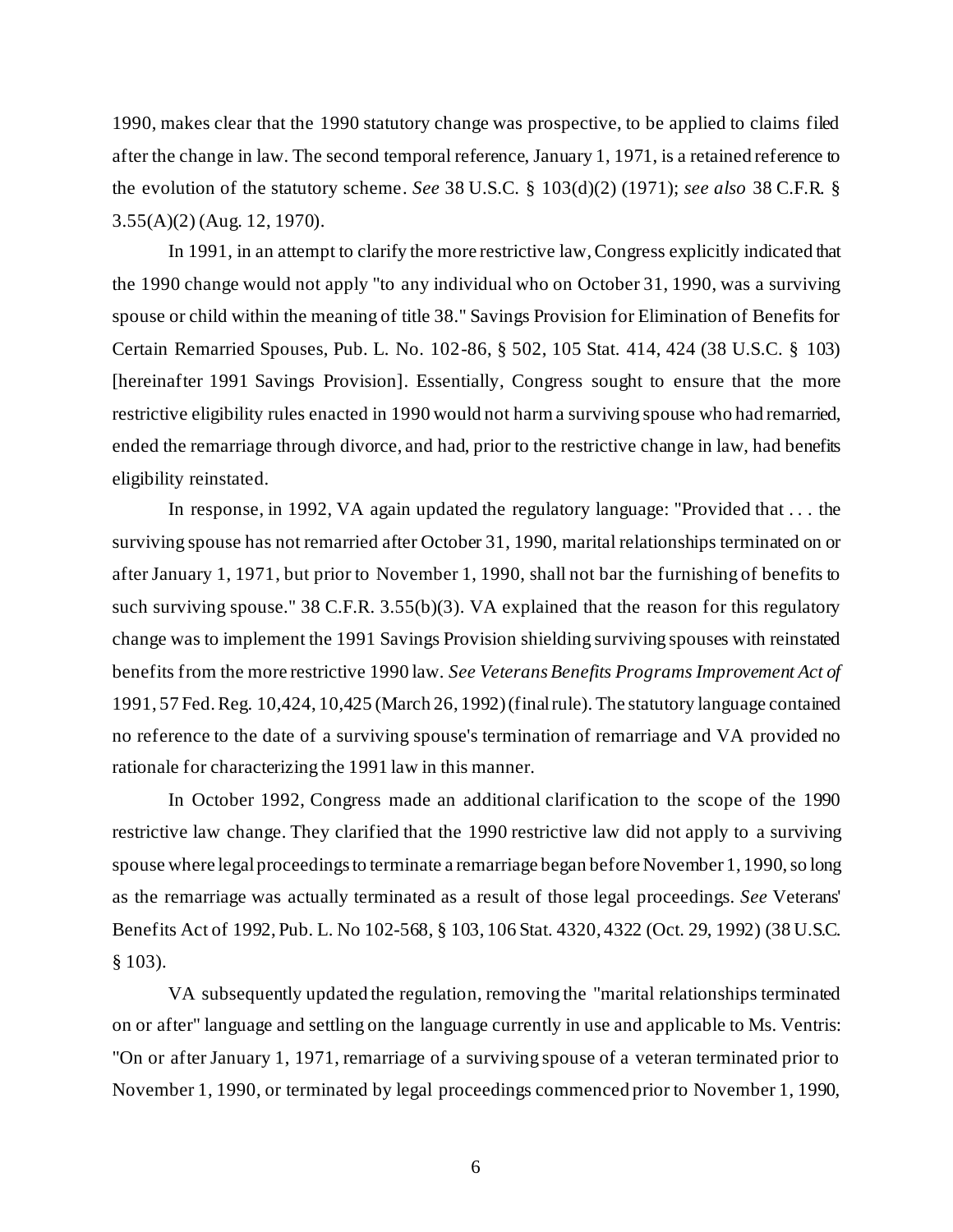shall not bar the furnishing of benefits to such surviving spouse provided that the marriage . . . has been dissolved by a court with basic authority to render divorce decrees." 38 C.F.R. §  $3.55(a)(2)(ii)$ .

In the law that took effect in January 1971, the relevant date for our purposes, January 1, 1971, clearly referred to the date of the statutory change and the prospective nature of the change in law. *See* Pub. L. No. 91-376, § 9. Clarifying the effective date of the award of benefits pursuant to this change, Congress explicitly stated that the effective date of such an award "shall not be earlier than the date of receipt of application therefore, filed after termination of the particular relationship or conduct and after December 31, 1970." Pub. L. No. 91-376 at § 5(b). Taken together, both section 9 and section 5b of Public Law 91-376, which refer to the effective date of the statutory change and the earliest possible effective date for benefits available under the law, clearly and unambiguously convey that the January 1, 1971, date refers to the date of the surviving spouse's claim for benefits. Where VA incorporated this date into the regulation, it was to implement the 1971 change in law, with its attendant date of claim requirement. 38 C.F.R. § 3.55(A)(2) (Aug. 12, 1970).

In 1990, when Congress instituted the more restrictive benefits regime undoing the liberalizing law, the language of the statute made clear that the change would apply to "claims filed after October 31, 1990," introducing a second relevant date for purposes of the statutory scheme. Pub. L. No. 101-508, § 8004(b). VA in turn incorporated that second date into its regulation. *See* 38 C.F.R. 3.55(b)(2) (1990) ("With respect to claims filed prior to November 1, 1990, on and after January 1, 1971 . . . "). By that point in the history, it is clear that both dates in the regulation could only referto dates of claim. With the 1991 Savings Provision, Congress sought to clarify benefits eligibility of surviving spouses whose remarriages had terminated, and reframed the language around the second date, October 31, 1990. *See* Pub. L. No. 102-86, § 502. When VA updated its regulation to accord with the Savings Provision, the newly added "marital relationships terminated on or after January 1, 1971, but prior to November 1, 1990," language was inconsistent with the previous use of the January 1, 1971, date in earlier versions of the regulation, attached as it was to the date of claim. *See* 38 C.F.R. § 3.55(A)(2) (Aug. 12, 1970); 38 C.F.R. 3.55(b)(2) (1990). More important, that anomalous change to the regulation was short-lived. By 1992, after Congress once again clarified the scope of the 1990 restrictive change, VA's modification of the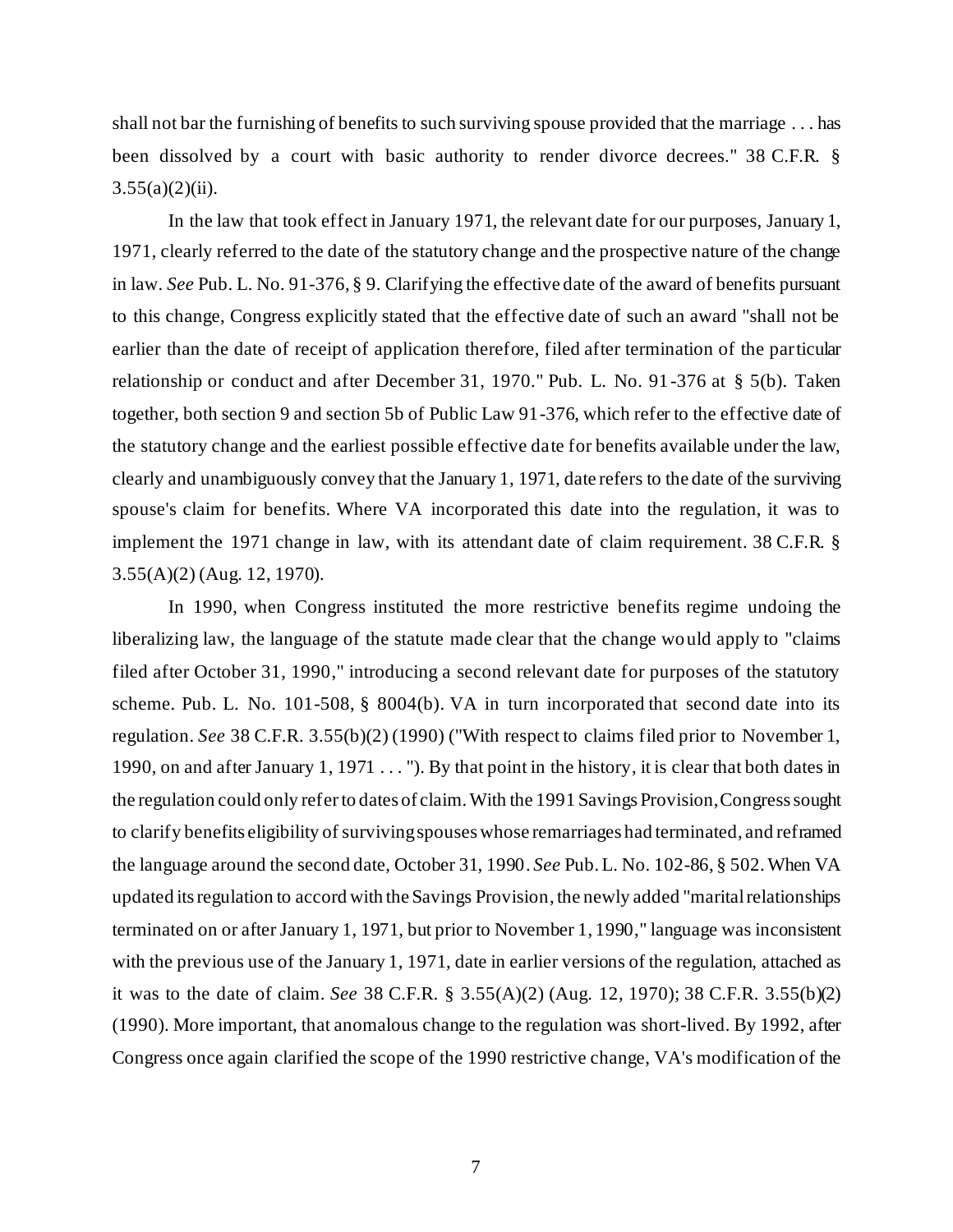regulation marked a clear return to the only plausible interpretation of the January 1, 1971, reference. *Compare* Pub. L. No 102-568, § 103 *with* 38 C.F.R. § 3.55(a)(2)(ii).

The Court agrees with Ms. Ventris that context indicates that the disputed language, "[o]n or after January 1, 1971," refers to the date of the surviving spouse's claim for VA benefits after the termination of a remarriage. Specifically, the statutory and regulatory history reveal that each of the dates referenced in the regulation reflects the date of a statutory change regarding benefits eligibility upon termination of remarriage and the effective date for the award of benefits subsequent to changes in benefits eligibility. As is evident from the 1970 statutory changes, those dates can only meaningfully be interpreted to correspond to the date of a claim for survivor benefits. *See Kisor*, 139 S. Ct. at 2415 (explaining that, "[i]f uncertainty does not exist," a regulation "then just means what it means—and the court must give it effect").

Indeed, we see no indication that Congress intended to tie benefits eligibility for surviving spouses to dates of remarriage or divorce. To the extent that Congress contemplated the effective date of changes to benefits eligibility in the relevant statutes, the statutory changes make clear that the surviving spouse's date of remarriage was never the pertinent consideration. *See* Pub. L. No. 101-508, § 8004(b) (amendment applies to claims filed after October 31, 1990); *see also* Pub. L. No. 105-178. § 8207(b) (amendment applies such that payments may only be made for any month after October 1998). Thus, the Court concludes that the Board erred in denying Ms. Ventris recognition as Mr. Adcock's surviving spouse for purposes of entitlement to certain VA death benefits.

#### B. DIC

Having established that Ms. Ventris's April 1958 remarriage is not a bar to recognition as the surviving spouse of the veteran, we turn to her eligibility for DIC benefits. In October 1998, Congress reinstated eligibility for DIC benefits for the surviving spouse of a veteran whose remarriage terminated by, inter alia, divorce. Transportation Equity Act for the 21st Century, Pub. L. No. 105-178, § 8207(a), 112 Stat. 107 (1998) (codified as amended at 38 U.S.C. § 1311(e)(1)). As to the effective date of this change, Congress provided that no payment due to that amendment may be made for any month before October 1998. Pub. L. No. 105-178. § 8207(b). Thus, Ms. Ventris, as a surviving spouse whose remarriage terminated in divorce and who filed a claim for DIC in September 2010, is not barred from eligibility for DIC benefits.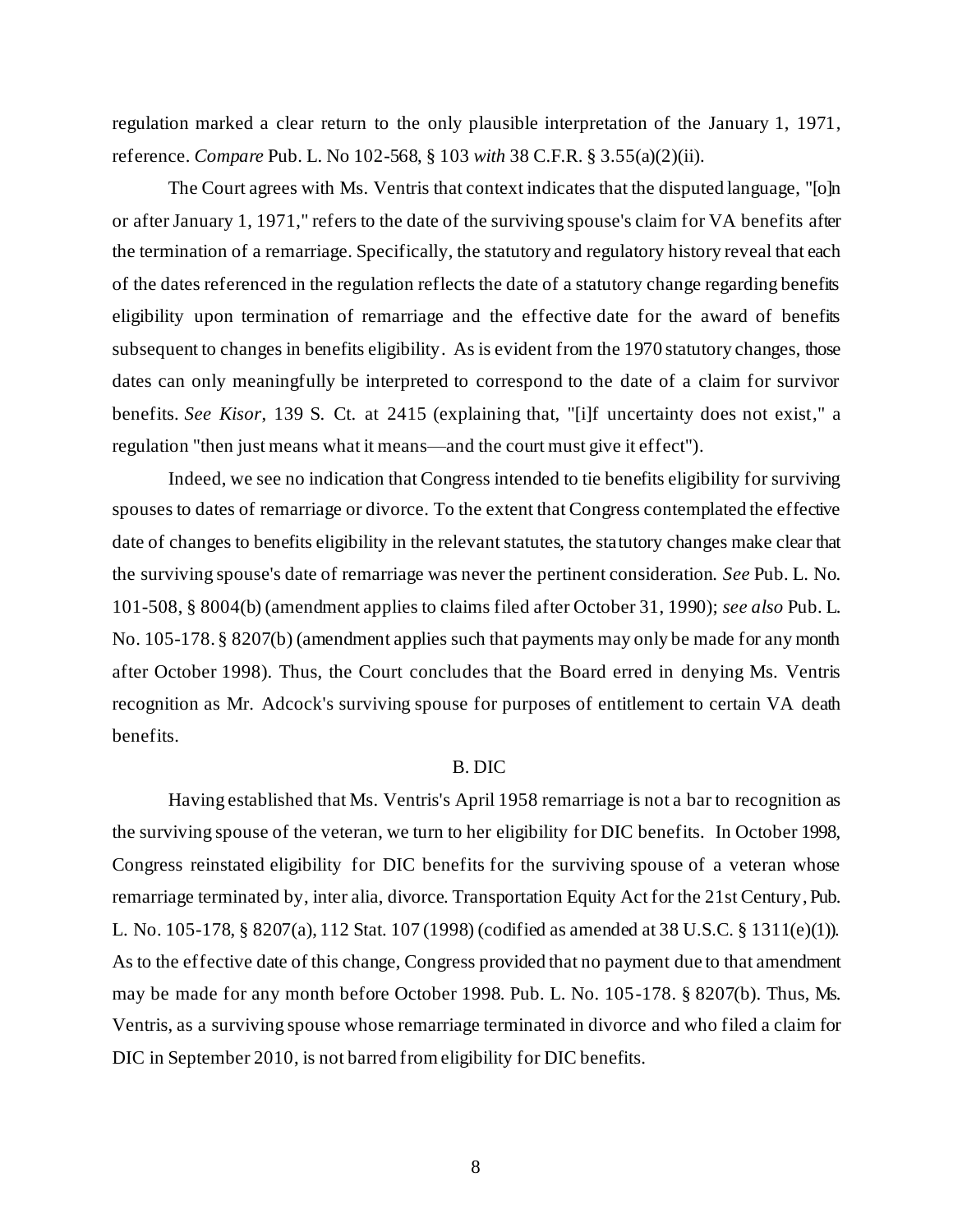Because the Board erred as a matter of law in denying Ms. Ventris recognition as Mr. Adcock's surviving spouse for purposes of DIC entitlement due to her remarriage, the Court will set aside that portion of the Board decision and remand that matter for the Board to determine her entitlement to DIC benefits. *See Tucker v. West*, 11 Vet.App. 369, 374 (1998) (holding that remand is the appropriate remedy "where the Board has incorrectly applied the law").

On remand, Ms. Ventris is free to submit additional arguments and evidence, including arguments raised in her brief, and the Board must consider any such evidence or argument submitted. *See Kay v. Principi*, 16 Vet.App. 529, 534 (2002); *Kutcherousky v. West*, 12 Vet.App. 369, 372-73 (1999) (per curiam order). The Court reminds the Board that "[a] remand is meant to entail a critical examination of the justification for the [Board's] decision," *Fletcher v. Derwinski*, 1 Vet.App. 394, 397 (1991), and must be performed in an expeditious manner in accordance with 38 U.S.C. § 7112.

#### C. VA Death Pension

A review of relevant authorities does not compel the same result as to Ms. Ventris's claim for VA death pension benefits. Although Congress removed the remarriage bar for entitlement to DIC benefits, no similar statutory exception exists as to entitlement to death pension benefits. *See*  38 U.S.C. § 103(d)(2)(A) ("The remarriage of the surviving spouse shall not bar the furnishing of benefits specified in paragraph (5) to such person as the surviving spouse of the veteran is the remarriage has been terminated by death or divorce."); *see also* 38 U.S.C. § 103(d)(5) (listing DIC, as well as certain medical care benefits, educational assistance, and housing loans, but not nonservice-connected pension, as exempt from the remarriage bar). VA's implementing regulation mirrors this restriction. *See* 38 C.F.R. § 3.55(a)(3) ("On or after October 1, 1998, remarriage of a surviving spouse terminated by death, divorce, or annulment, will not bar the furnishing of [DIC]."). To the extent that Congress exempted entitlement to DIC and other benefits from the remarriage bar, but did not likewise exempt entitlement to death pension benefits, "Congress's prerogative to balance opposing interests and its institutional competence to do so provide one of the principal reasons for deference to its policy determinations." *Salazar v. Buono*, 559 U.S. 700, 711 (2010); *see also Boyer v. West*, 210 F.3d 1351, 1356 (Fed. Cir. 2000) (Courts "can only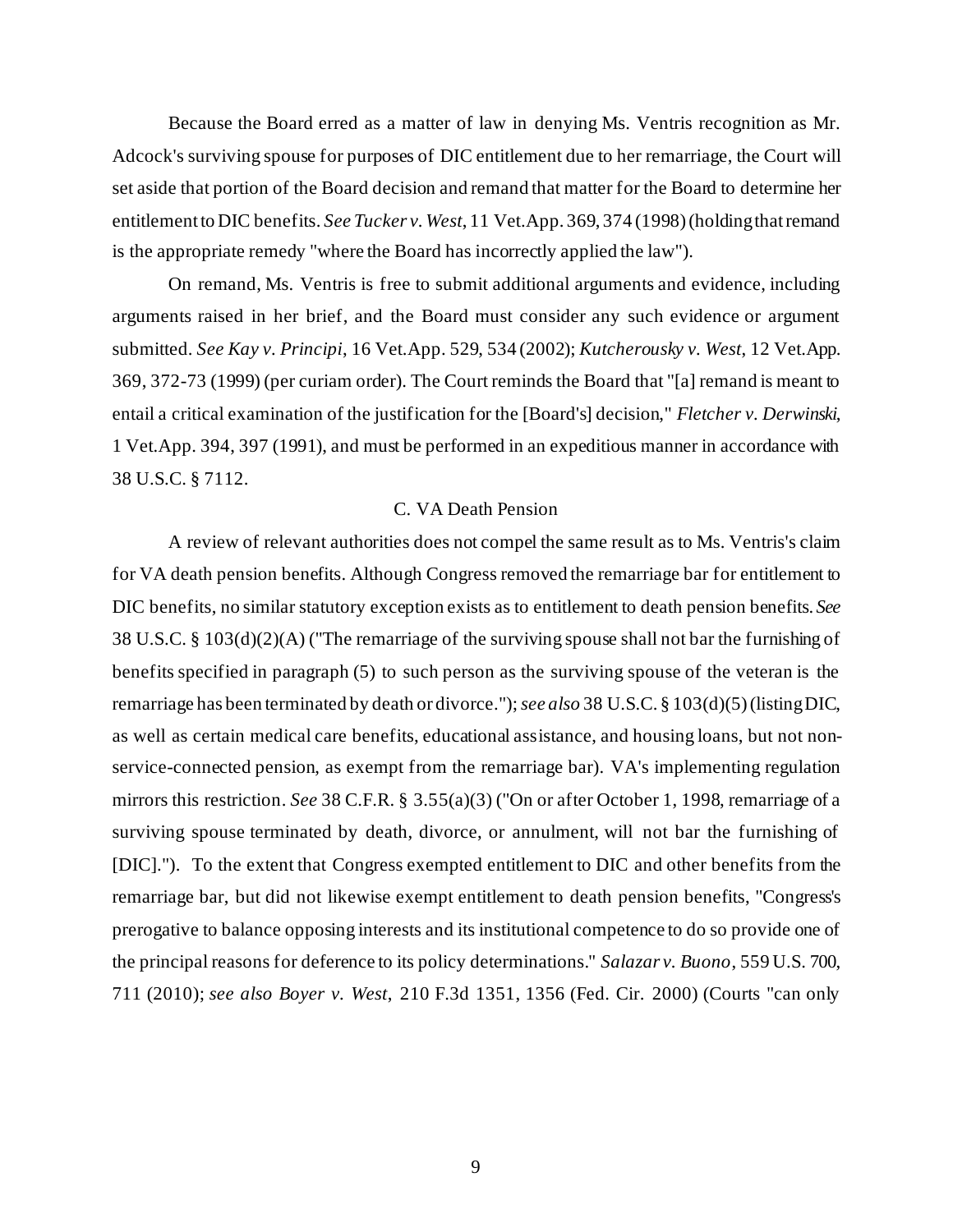interpret the statutes that are enacted by the Congress . . . [and] are simply powerless to amend any statutory provision sua sponte.").

A Board determination as to whether an individual may be considered a surviving spouse is a factual question the Court reviews for clear error. *See Dedicatoria v. Brown*, 8 Vet.App. 441, 443 (1995). Given that death pension is not exempted from the remarriage restriction, the Court finds no clear error in the Board's determination that Ms. Ventris, by virtue of her remarriage, does not qualify as a surviving spouse for VA death pension purposes and will affirm that portion of the Board decision. *See Dedicatoria*, 8 Vet.App. at 443.

## D. Accrued Benefits

Certain survivors of a deceased VA benefits claimant may be entitled to accrued benefits, which are periodic monetary VA benefits to which the deceased claimant was entitled. *See* 38 U.S.C. § 5121(a); 38 C.F.R. § 3.1000 (2021). For a beneficiary to be entitled to accrued benefits, the deceased veteran or VA claimant must have had a claim pending or have been entitled to benefits at the time of death. *See Jones v. West*, 136 F.3d 1296, 1299 (Fed. Cir. 1998); *see also Zevalkink v. Brown*, 102 F.3d 1236, 1241 (Fed. Cir. 1996) ("[A]n accrued benefits claim is derivative of the veteran's claim for service connection, i.e., the claimant's entitlement is based on the veteran's entitlement."). In *Bailey v. O'Rourke*, this Court held that the plain language of the accrued benefits statute is clear that a spouse's eligibility for accrued benefits is to be determined as of the date the veteran died; remarriage does not affect a claim for accrued benefits. 30 Vet.App. 54, 59 (2018); *see* 38 U.S.C. § 5121(a)(2)(A).

The Court reviews for clear error Board factual determinations concerning entitlement to accrued benefits. 38 U.S.C. § 7261(a)(4); *see Hood v. Shinseki*, 23 Vet.App. 295, 299 (2009); *Zevalkink v. Brown*, 6 Vet.App. 483, 494 (1994), *aff'd,* 102 F.3d 1236. The Board must support its factual determinations with adequate reasons or bases that enable the claimant to understand the precise basis for that determination and facilitate review in this Court. 38 U.S.C. § 7104(d)(1); *Cantrell v. Shulkin*, 28 Vet.App. 382, 388 (2017); *Gilbert v. Derwinski*, 1 Vet.App. 49, 57 (1990).

Ms. Ventris argues that because the Board stopped its analysis when it determined that she is not a surviving spouse, there was no attempt to obtains records that would allow the Board to make an informed decision concerning her entitlement to accrued benefits. She argues that, because VA did not obtain records related to Mr. Adcock, it could not have properly determined whether he was entitled to VA benefits at the time of his death or whether he had a pending claim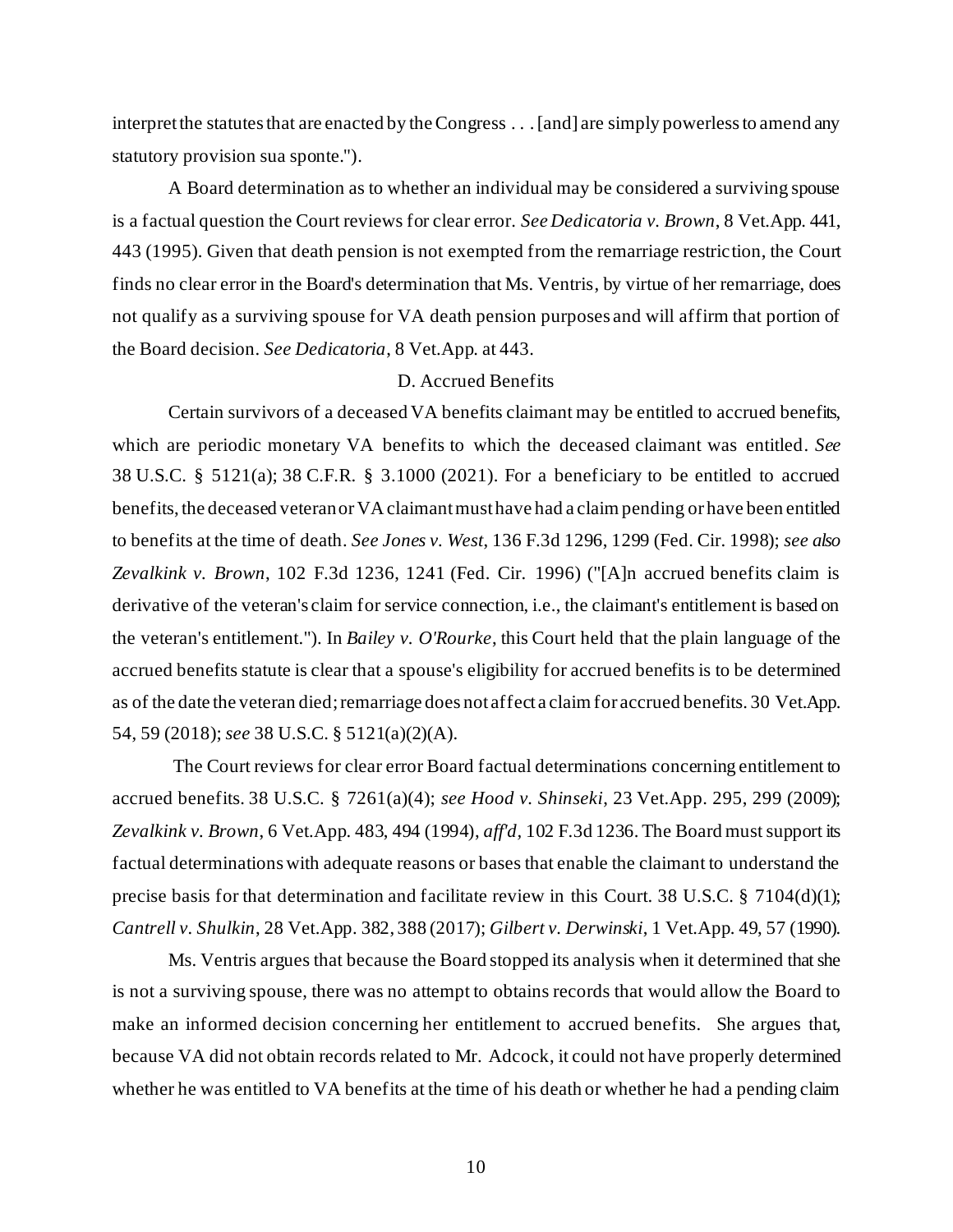at death that could form the basis of accrued benefits award. The Secretary contends that any error in the Board's determination as to Ms. Ventris's eligibility for accrued benefits as a surviving spouse is harmless because Mr. Adcock did not have a pending VA claim or entitlement at death.<sup>3</sup> The Court agrees with Ms. Ventris that the Board failed to adequately address her entitlement to accrued benefits.

The Board denied entitlement to accrued benefits on the sole basis that Ms. Ventris's remarriage terminated her eligibility to be recognized as the veteran's surviving spouse, R. at 4, a finding that this Court has rejected today as to eligibility for benefits under 38 U.S.C. § 103(d)(5) and rejected in its prior decision in *Bailey* as to eligibility for accrued benefits generally, 30 Vet.App. at 59. The Board did not address whether Mr. Adcock had a pending claim for VA benefits, or entitlement, at his death, *see* R. at 5-7, and the record contains no pertinent findings that would support affirmance of this matter. The Secretary's assertion that Mr. Adcock had not applied for VA benefits prior to his death is not a permissible basis for the Court to affirm without proper development of the issue. In light of the Board's legal error with regard to Ms. Ventris's eligibility for accrued benefits, we remand for the Board to make requisite f actual findings regarding Mr. Adcock's VA benefits claims or VA benefits entitlement at death.

Accordingly, the Court concludes that the Board erroneously denied Ms. Ventris entitlement to accrued benefits without undertaking proper consideration or development of that issue. On remand, the Board should adjudicate Ms. Ventris's entitlement to accrued benefits after proper development, including review of then-existing records that might verify whether Mr. Adcock had a claim pending at death or was otherwise entitled to VA benefits at death.

## **III. CONCLUSION**

Upon consideration of the foregoing, those portions of the November 27, 2018, Board decision denying Ms. Ventris recognition as a surviving spouse, DIC benefits, and accrued benefits

<sup>&</sup>lt;sup>3</sup> The Court is unclear as to the basis for the Secretary's argument. The September 17, 2010, RO decision in this matter indicates that the VA adjudicator considered as evidence Ms. Ventris's application for benefits, her other submissions, and statements she made in connection with her application. R. at 93-94. The June 6, 2012, SOC similarly demonstrates that the adjudicator considered evidence submitted by Ms. Ventris. Thus, it is unclear whether VA obtainedthe necessary records to determine entitlement to accrued benefits.